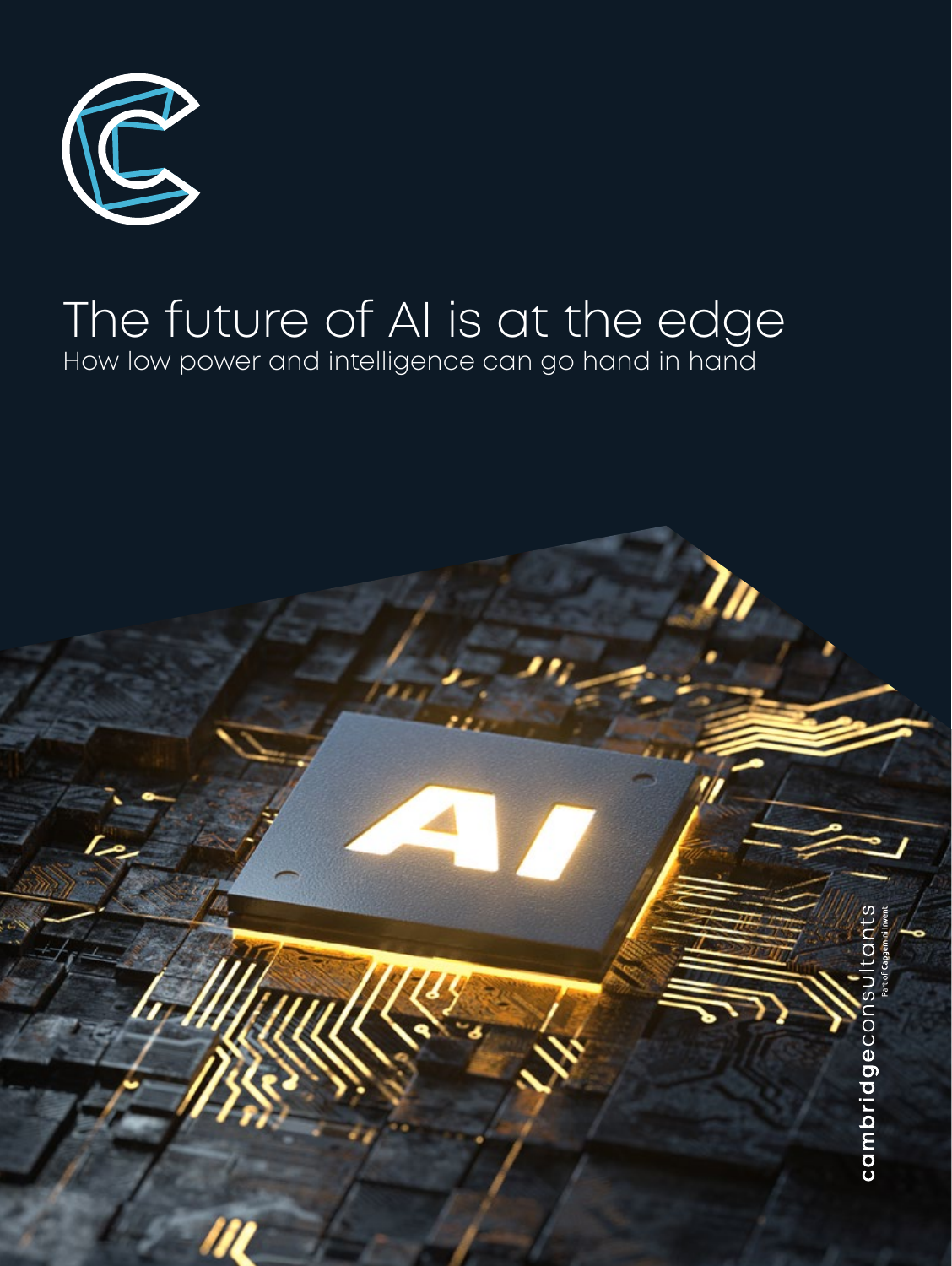# Contents

|                   | Executive summary                                                                                     |                                                                                          |                 |
|-------------------|-------------------------------------------------------------------------------------------------------|------------------------------------------------------------------------------------------|-----------------|
| $\mathbf{1}$      | Edge intelligence is enabling products, services<br>and business models to be reimagined              |                                                                                          | 03              |
|                   | 1.1                                                                                                   | What exactly do we mean by Edge AI?                                                      | 04              |
|                   | 1.2                                                                                                   | What benefits could Edge AI bring to your industry?                                      | 05              |
| $\overline{2}$    | Cloud AI processing alone cannot power the<br>expected growth in connected device intelligence        |                                                                                          | 06              |
|                   | 2.3                                                                                                   | Trade-offs are increasingly falling in favor of the edge                                 | 10 <sup>°</sup> |
|                   | 2.4                                                                                                   | Edge AI introduces new challenges as well as new opportunities                           | 12              |
| $\overline{3}$    | Low power silicon is putting edge intelligence<br>into the hands of more businesses                   |                                                                                          | 13 <sup>°</sup> |
|                   | 3.1                                                                                                   | Silicon technology improvements will drive more<br>intelligence for a given power budget | 13              |
|                   | 3.2                                                                                                   | Low power intelligence is enabling new products,<br>services and business models         | 14 <sub>1</sub> |
| 4                 | To stay ahead of the competition, modern businesses<br>must embrace edge AI as part of their strategy |                                                                                          | 15              |
| <b>References</b> |                                                                                                       |                                                                                          | 16              |
| Authors           |                                                                                                       |                                                                                          | 16              |
| Contributors      |                                                                                                       |                                                                                          | 16              |
|                   |                                                                                                       |                                                                                          |                 |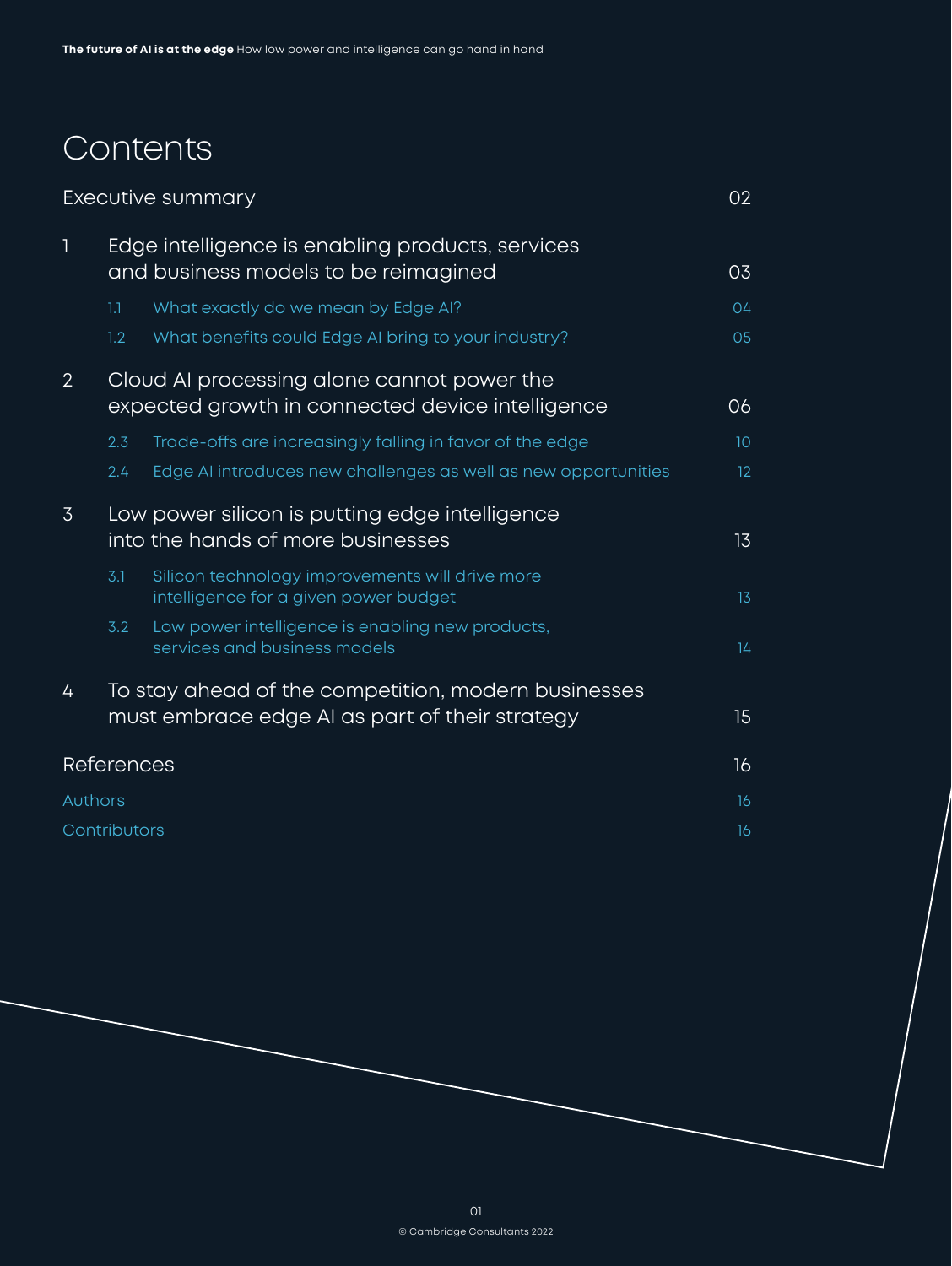# <span id="page-2-0"></span>Executive summary

Cloud computing is the standard for delivering AI in connected devices. Data is collected by an edge device and uploaded to the cloud for processing. It's flexible and scalable. But now, advances in silicon and machine learning have heralded a transformative opportunity to complement the cloud by putting AI processing into those devices. Through this, a host of new, AI-enhanced products and services is made possible.

The cloud has undoubtedly fueled the proliferation of AI across a variety of market sectors and technology areas, and it will continue to do so. But AI's dependence on cloud computing has resulted in the limits of AI becoming tightly coupled with the limits of the cloud. There are application areas which remain untouched by the advent of AI, not because they do not stand to benefit from increased intelligence, but because they cannot be made interoperable with the cloud.

Edge AI is the principle of performing AI processing closer to the connected device, often on the device itself. It is allowing us to push past the limits of the cloud and it unlocks opportunities to incorporate intelligence into those application areas previously left behind. Three key limitations of cloud AI processing have been identified which can be overcome by embedding intelligence into the edge.

- **Latency** Relying on the cloud means relying on a constant connection to the cloud. Edge AI enables intelligence in low-latency and safety critical applications
- **Privacy** Edge AI provides a locally processed alternative to uploading data, enabling intelligence to be applied to data too sensitive to share
- **Power/cost**  Being always-on and always-connected often sets a minimum floor to the cost of cloud-based intelligence. Edge AI enables ultra-low cost, ultra-low power intelligent devices

With all the potential benefits which Edge AI can offer, businesses need to be aware of the management overhead of the edge and how it compares to that of the cloud. This paper outlines the impact of Edge AI on a small selection of industries, highlighting opportunities for value creation by adding low power intelligence to the edge.

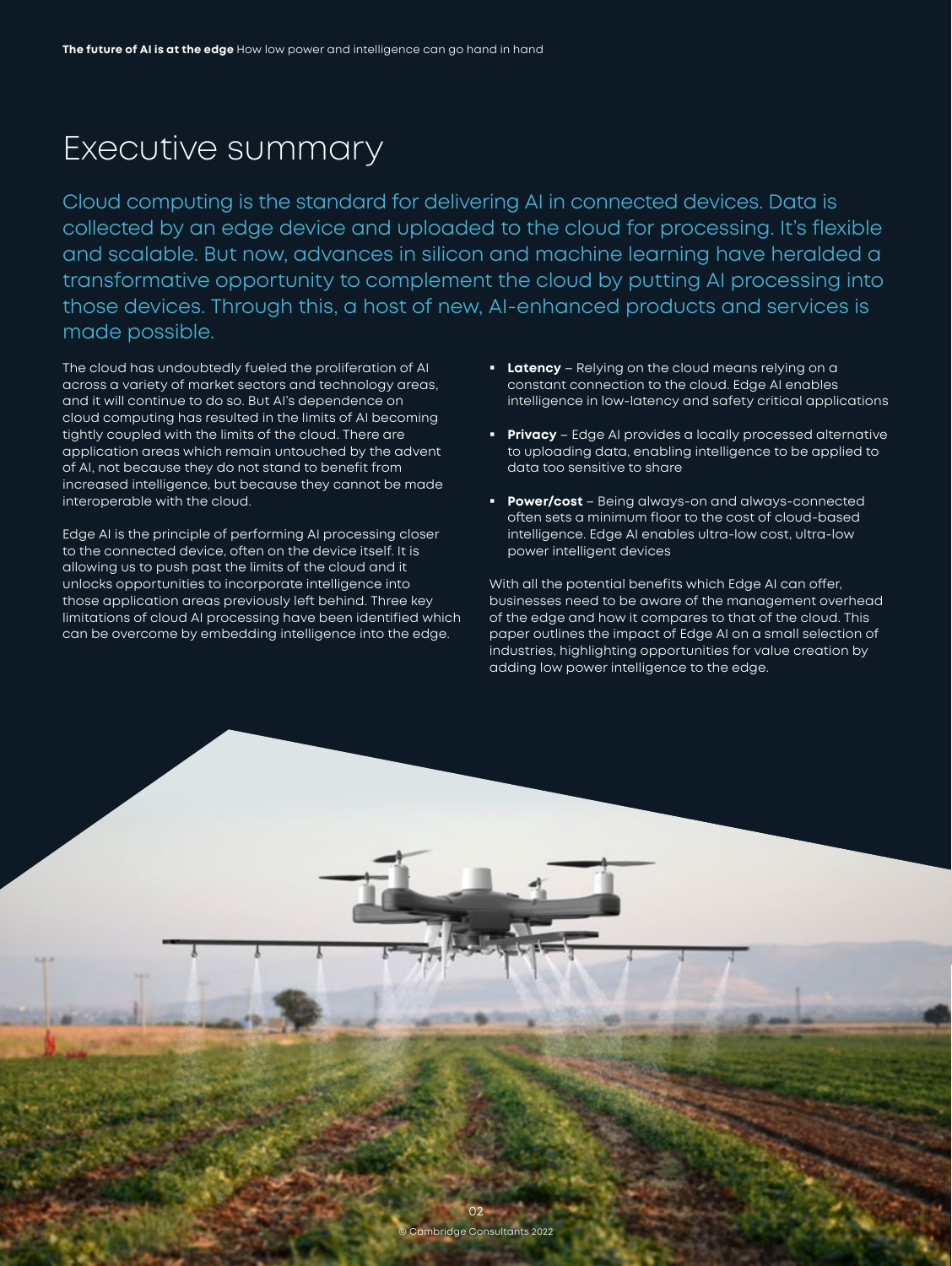# <span id="page-3-0"></span>Edge intelligence is enabling products, services and business models to be reimagined

Cloud computing architectures have become the dominant approach for managing and processing the large volumes of data that underly the analytics and artificial intelligence (AI) algorithms that power today's intelligent products and services. This dominance has made cloud computing adoption a mainstream phenomenon with worldwide public cloud revenue growing by 17% in 2020 to nearly USD 270 billion<sup>ı</sup>.

While the cloud does offer extensive economies of scale, beneficial for high volume data processing, it does encounter limits arising from latency requirements, power constraints and additional bandwidth costs. Applications that require real-time processing cannot be limited by network latency and therefore may not be well served by the existing cloud infrastructure. A clear solution to this problem is to keep the data close to the user for real-time processing. This can drastically reduce the latency of connections due to the shorter roundtrip that the data must take, and it can also address potential regulatory, privacy and security constraints by avoiding moving the data away from its source at all.

This is where the concept of edge computing comes in. Edge computing can be simply defined as a location that is closer to the user than the cloud, where data storage and processing can take place. The concept dates back more than two decades to the introduction of content delivery networks (CDNs). CDNs are a network of nodes which cache content closer to the end user allowing that content to be served more quickly and internet transit fees to be avoided. A key use case for this currently is video streaming content. Netflix has built out an extensive CDN for this purpose. The edge concept has since developed from simply storing and serving data to include computational capabilities allowing valuable information to be processed and real-time services to be delivered.<sup>[2](#page-16-0)</sup>

Figure 1 illustrates the trade-offs between compute and latency that arise using different levels of the network. The following definitions describe the different locations ranging from the cloud to a device, reflecting the proximity to the user:

- **Cloud** Data center grade compute servers which can be in public or private facilities
- **Hybrid cloud** A mixture of a public cloud accessed through the internet and a private on premise cloud server
- **Edge server** A traditional edge computing server or device that is at least one hop away from the device and the cloud
- **Edge AI** A device (usually a sensor) with AI processing capability that is located closer to the user
- **Sensor-only device** A device with no processing capabilities that simply collects and transmits unprocessed data to either the cloud or an edge server



**Figure 1:** Latency and computation requirements for different network levels (**Source:** Cambridge Consultants)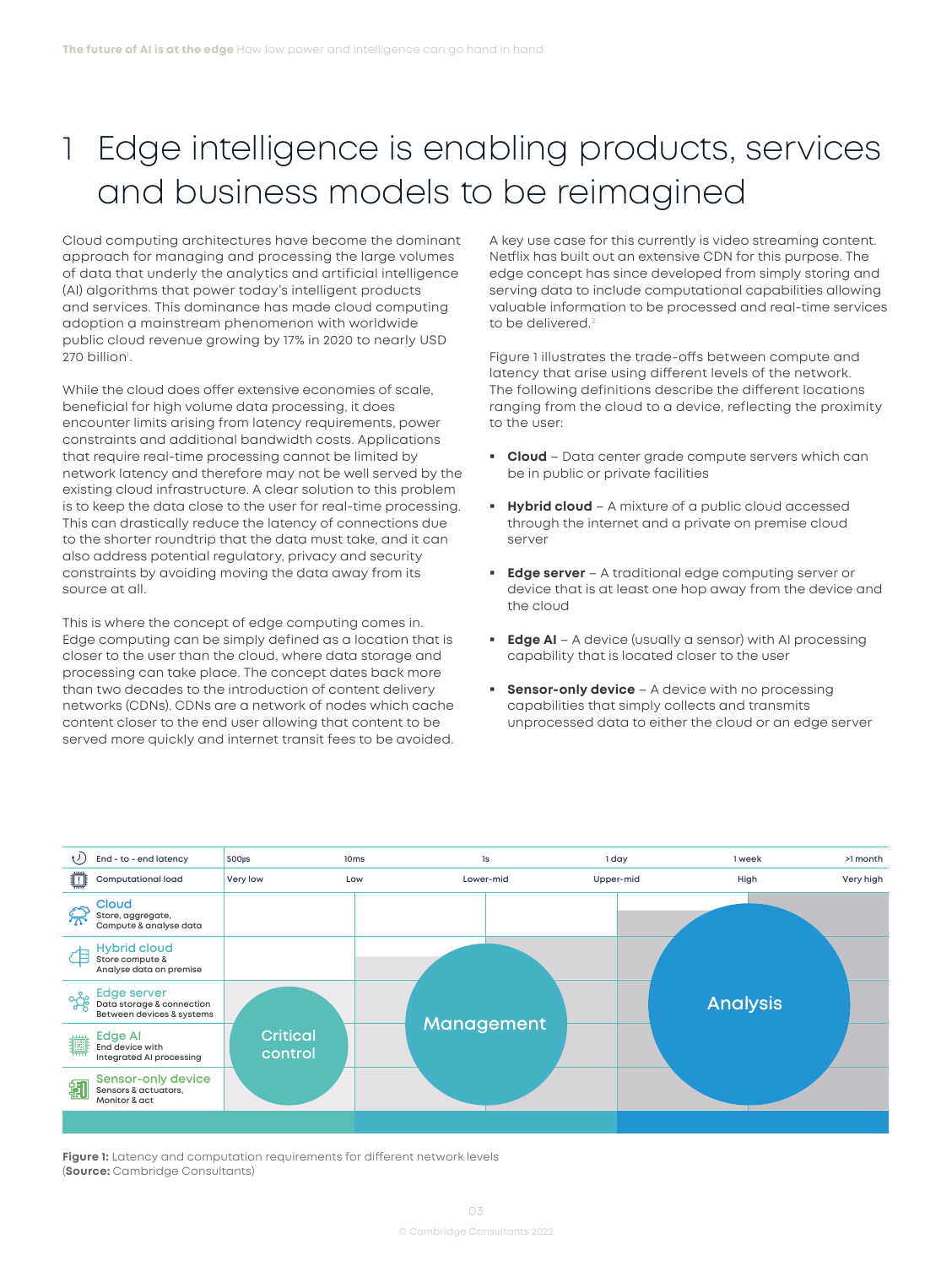<span id="page-4-0"></span>What has currently been achieved with edge computing is only a glimpse of what companies can achieve when they utilize the power of AI at the edge. At Cambridge Consultants, we envision that AI processing will increasingly be run on low-power edge devices including some reaching less than a dollar in cost. This will create a vast array of use cases that are infeasible in a cloud-only world. These intelligent edge devices will be able to make computations on premise, or on the end device, without relying on a continuous data transfer between device and cloud.



# 1.1 What exactly do we mean by Edge AI?

'The Edge' is a nebulous term that has different definitions depending on the context in which it is used. It always refers to a location for processing or storage of data that is closer to the user than the cloud, but beyond that it can mean a range of different things. As Figure 1 shows, edge processing could refer to an Internet of Things (IoT) hub that receives data from many devices, but equally it could refer to processing placed on the device itself with further processing taking place at a gateway device (such as an IoT hub).

As the amount of data generated continues to grow, it can become more important to store and process data closer to the user because of the increased data transmission costs. More significantly however, absolute requirements for low latency, privacy and security make edge processing mission critical for certain use cases (e.g. autonomous driving systems, industrial robotics, smart grids). Moreover, adding a level of intelligence to the edge in the form of specific AI algorithms will allow for achieving feature personalization/ customization on premise.

The majority of AI embedded in the edge is one particular type of AI task – machine learning inference. Inference is the point at which all the learning accumulated during training is deployed on real-world data to infer a result. Throughout this paper, when we talk about Edge AI, we are predominantly talking about performing inference at the edge.

Training is a task typically many orders of magnitude more computationally complex than inference, requiring varied data collated from multiple sources. It can be performed as a batch task without strict real-time requirements. As such, it is a task very well suited to cloud computing. Training at the edge is a developing field in its own right (of which Federated Learning and One-Shot Learning are particularly promising examples) but the focus of this paper is on edge inference.

*"Absolute requirements for low latency, privacy and security make edge processing mission critical for certain use cases (e.g. autonomous driving systems, industrial robotics, smart grids)."*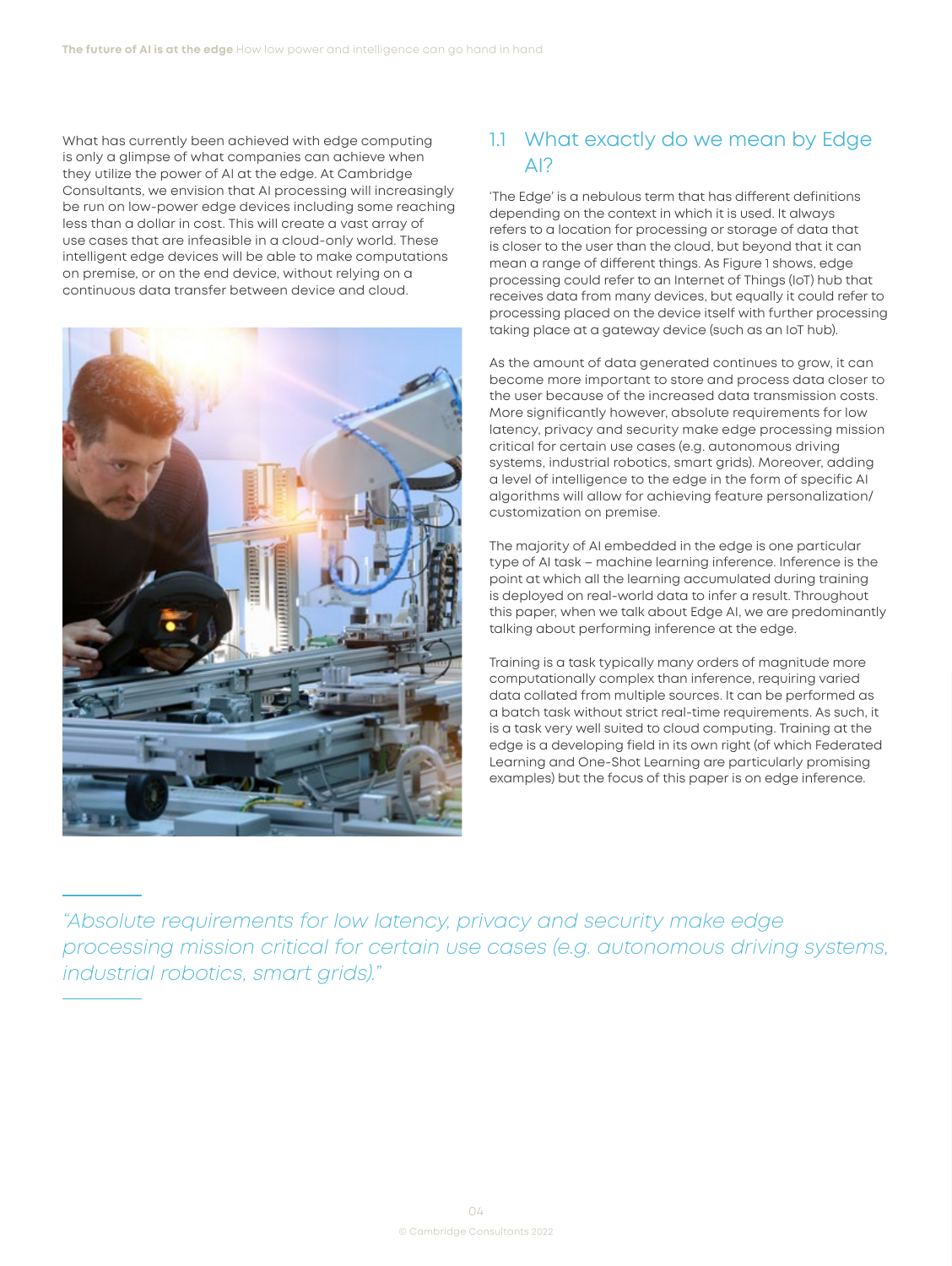## <span id="page-5-0"></span>1.2 What benefits could Edge AI bring to your industry?

While edge devices always process data closer to the user, they take different forms depending on the specific industry use cases. Below we explain the benefits of Edge AI to some of the markets most likely to benefit.

#### **Healthcare**

Edge AI will enable healthcare applications to benefit from data gathering which can be turned into real-time actionable insights. One example is continuous health monitoring in hospitals where Edge AI can be in the form of a wearable or ingestible device, smart implant or noncontact sensor (e.g. radar for autonomous monitoring of patient vital signs) which will help reduce the number of medical errors.[3](#page-16-0) Such technology could help hospital nurses to do more efficient work and detect potential issues with patients earlier.

Another example relates to medical imaging where large file size images (e.g. radiology Digital Imaging and Communications in Medicine (DICOM) images) can be processed locally by Edge AI rather than sent to the cloud for analysis where bandwidth costs can be significant. NVIDIA has demonstrated this concept using the federated learning support built into Clara, its medical imaging deep learning toolchain[.4](#page-16-0)

## **Mobility**

Autonomous vehicles – whether that includes passenger vehicles or heavy vehicles and plant in the agricultural, construction or mining sectors – will rely on high volumes of sensor data to negotiate their complex environments. Overcoming the challenge of processing all this data in real time will be made possible by integrating intelligence at the sensor fusion level, or within the sensor devices themselves (e.g. camera, radar, LiDAR). Furthermore, addressing the safety critical aspects of autonomous driving requires computational and transmission latencies in the order of tens of milliseconds which can only be achieved with intelligent computing located within the vehicle.

### **Smart grids and distributed generation**

The emergence of distributed energy resources (DER) and smart grids is changing the conventional paradigm of a centralized grid management and a unidirectional power flow. In order to manage increasingly distributed energy production, increased monitoring of grid nodes will be required to balance production and storage of electricity. This would be challenging to achieve with current centralized architectures due to the significant roundtrip time delay. Hence, Edge AI devices in the form of local smart nodes can manage DERs more efficiently by forecasting local production peaks and potential grid disconnects which will lead to a smoother grid management operation.

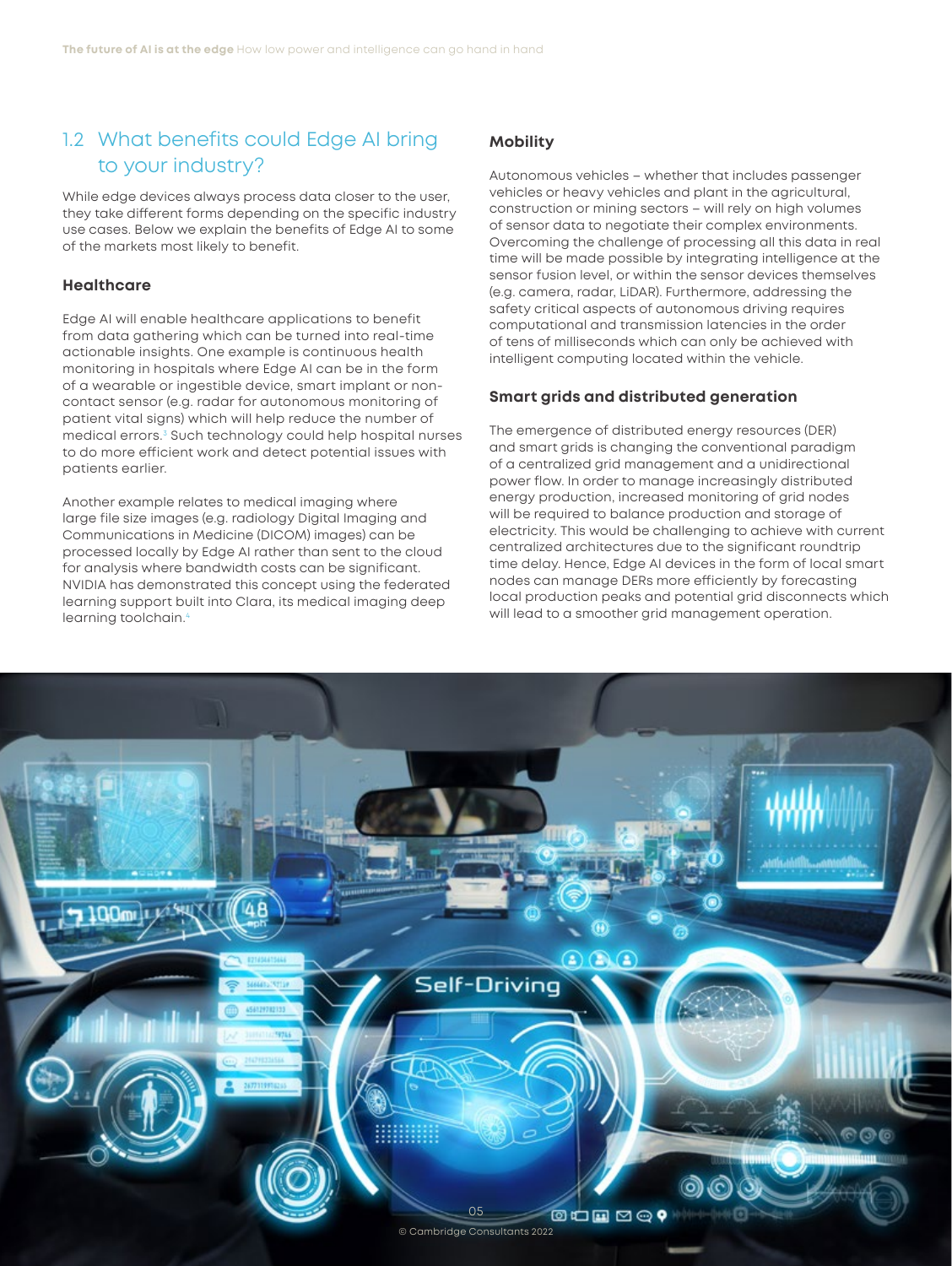# <span id="page-6-0"></span>2 Cloud AI processing alone cannot power the expected growth in connected device intelligence

Over the past decade the cloud has been a key driver of growth for the world's most valuable companies. Amazon, Microsoft and Google have all built sizable offerings, generating value by providing cost-effective and innovative scalable compute and storage solutions for a wide range of applications. The public cloud model has been widely successful and has allowed many companies to derive valuable insights from data by using compute on a scalable, consumption basis.

But now, even the public cloud giants are expanding their service offerings for customers who want to process their data closer to the edge.

### **The cloud is suited for the most computationally intense AI processing tasks and will continue to grow**

AI, perhaps more than any other technology area, has been fueled and shaped by the widespread availability of cloud computing and storage. Machine learning models are able to feast on the vast datasets harvested from the billions of connected devices streaming raw data back to central servers. Computationally intensive training and inference operations can be farmed out in batches to highperformance clusters, allowing cost-effective access to the latest advances in parallel processing hardware. Crucially, in a nascent industry with rapidly evolving software ecosystems, AI developers have been able to invest safely

in flexible cloud infrastructure where they might otherwise have hesitated for fear of backing the wrong hardware platform in a fragmented market.

The advent of Edge AI processing must not be mistaken for the demise of the cloud. Cloud computing is here to stay, and it will continue to play a vital role in delivering AI functionality for the foreseeable future. Edge acceleration opens up brand new possibilities for AI enabled applications, as well as providing opportunities to improve upon existing ones. But the cloud will continue to provide a backbone of flexible and scalable processing power to the hungriest of AI applications.

#### **There are limitations of cloud computing which can be addressed by edge solutions**

There are, however, technical limitations to the level of AI functionality that a cloud-based service can provide – most notably due to network latency and reliability. Use cases with only tens of milliseconds to spare between seeing something and perceiving it cannot afford to wait for a response from a remote server. Reliance on the cloud might harm the usability of an application in the event of poor connectivity, or it may even undermine the efficacy of a safety critical application if a minimum quality of service cannot be guaranteed. Because it can be used to bypass these limitations, edge processing unlocks opportunities to incorporate intelligent features into applications so far untouched by AI.

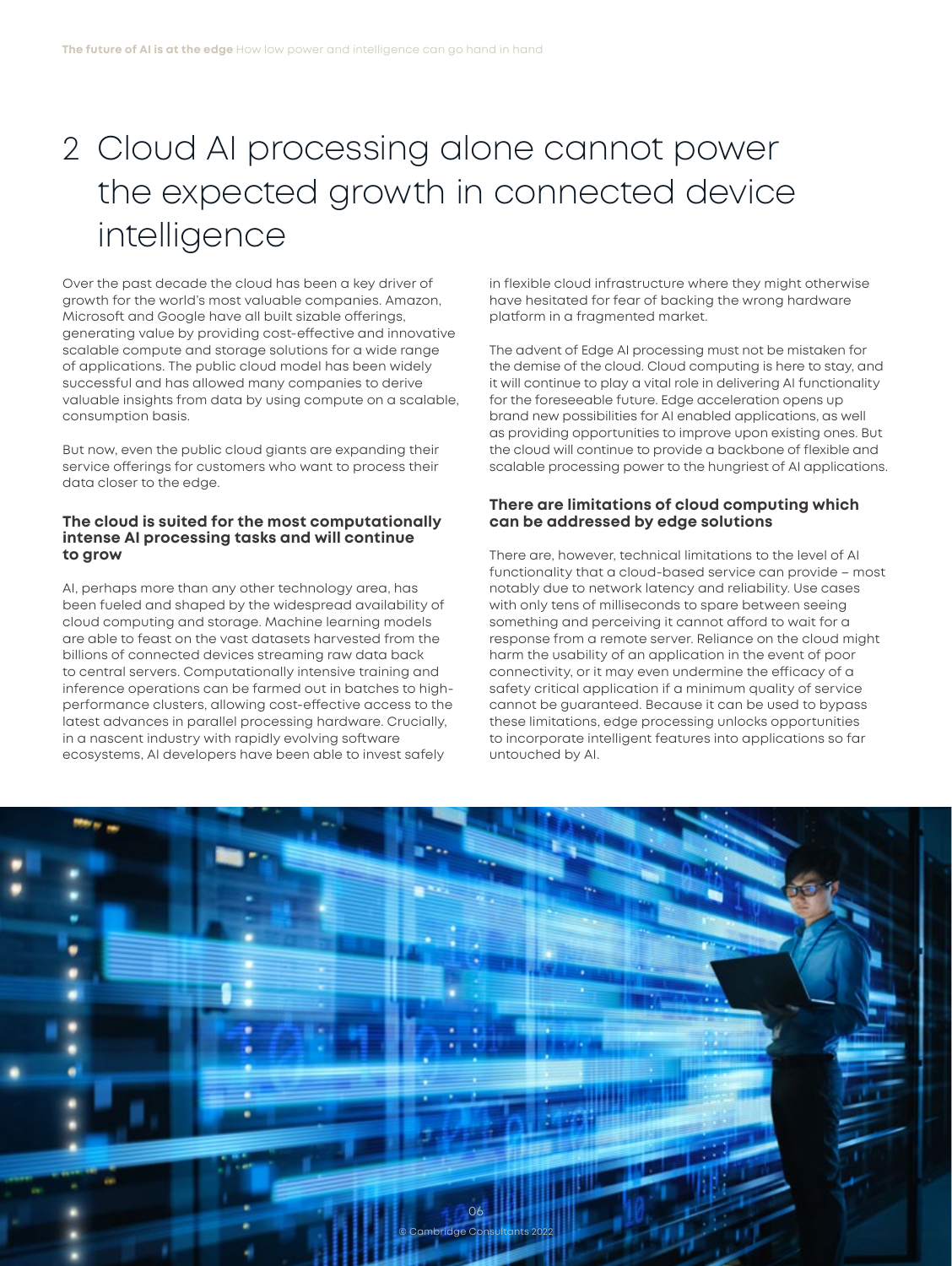<span id="page-7-0"></span>Even where cloud-based solutions exist, there may be benefits to moving some or all the AI processing towards the edge. One key benefit is a reduction in network traffic, which in turn can contribute to a reduction in cost and an improvement in user privacy. Some of the most exciting Edge AI opportunities arise from exploiting this benefit to its extreme. Where edge intelligence is used to reduce bandwidth requirements so dramatically that a connection is only established when there is something interesting to say, AI functionality can be deployed in ultra-low power connected devices which can run for years on a coin cell.

#### **The volume of data produced will increasingly be done at the edge**

According to Gartner, in 2018 only 10% of data generated by enterprises was produced and processed outside the cloud or a centralized data center. This figure is predicted to be around 7[5](#page-16-0)% in 2025.<sup>5</sup> This will encourage further edge development where data producers have increased control of their own data.



**Figure 2:** Growth in data at the edge vs in the cloud or a data center **(Source:** Based on IDC, via EC<sup>[6](#page-16-0)</sup>)

#### **An increasing proportion of all AI processing will happen at the edge**

As intelligence continues to proliferate into all kinds of connected devices across all market sectors, an increasing proportion of that intelligence will be powered by Edge AI processing on the devices themselves. Estimates from IDC, a market intelligence provider, show the Edge AI processor market is expected to grow by a factor of 20 between 2018 and 2023.

Anyone aiming to push the limits of low latency or low power AI must make the most of edge processing in order to overcome the network limitations of the cloud. Anyone with concerns about the bandwidth requirements and privacy implications of continuing to transfer ever-increasing quantities of raw data for cloud processing should be considering Edge AI alternatives. Everyone should be considering whether Edge AI could be providing them with more cost-effective intelligence.



**Figure 3:** Edge AI processing growth compared to public cloud (**Sources:** ID[C7](#page-16-0) , Gartne[r8\)](#page-16-0)

*"The Edge AI processor market is expected to grow by a factor of 20 between 2018 and 2023."*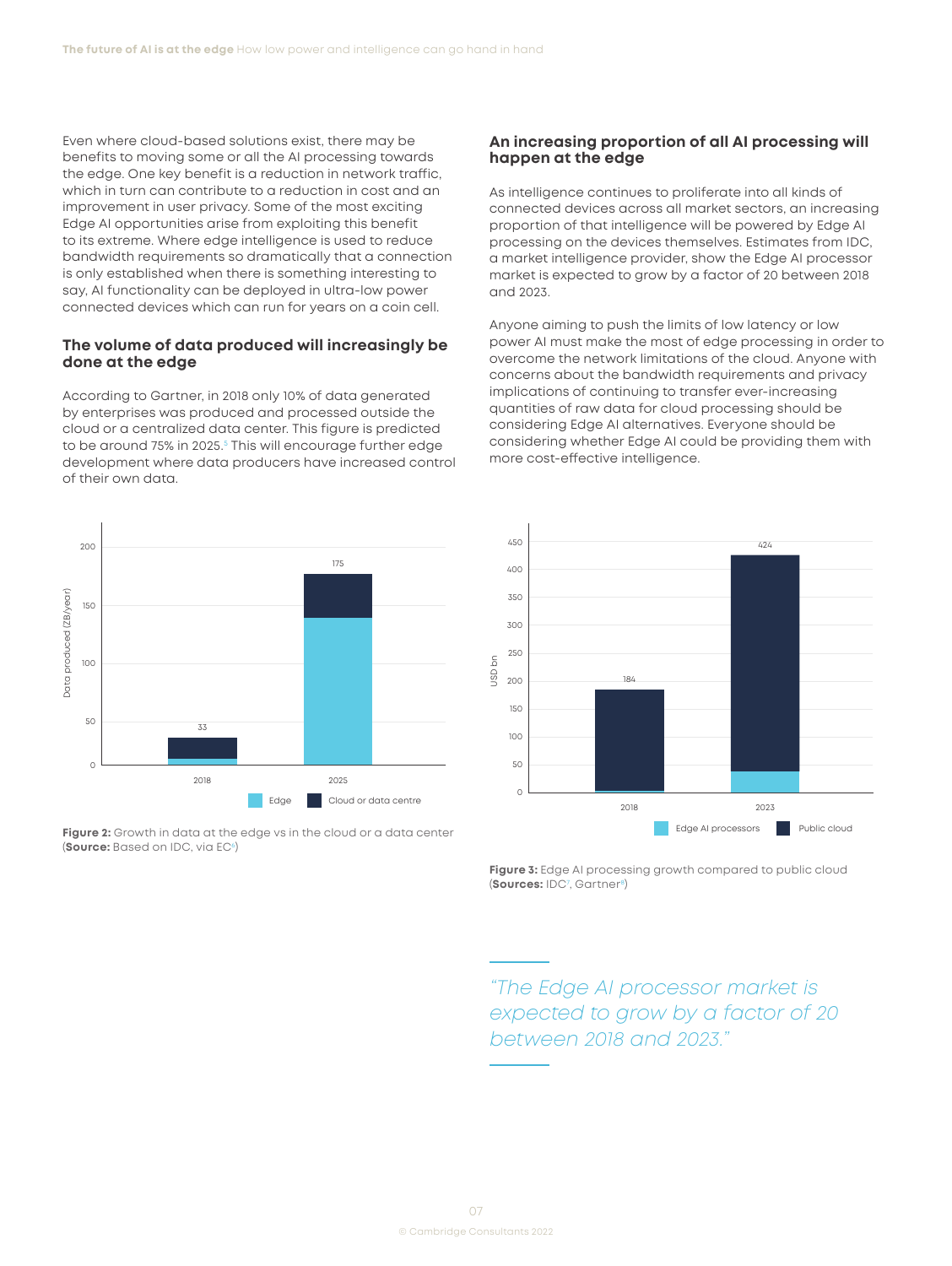## <span id="page-8-0"></span>2.1 Cloud architectures are only as responsive and reliable as the network they depend on

Intelligent devices which rely on the cloud for their AI processing are also reliant on their connection to the cloud. Innovation in telecommunications continues to yield impressive improvements in the bandwidth, latency and quality of service that a connected device can expect. But for some applications this reliance still constitutes a fundamental limitation to the level of AI functionality that a device can provide.

### **Caring about latency means caring about communication delay**

The applications most restricted by reliance on the cloud are those with especially low latency requirements. Virtual or augmented reality applications, for example, must operate at higher frame rates than recorded video in order to keep the latency between the camera moving and the image updating below perceptible levels<sup>9</sup>. If an augmented reality headset were to send each frame to a cloud server for processing, then a round trip delay of 35ms, which would be considered good for a typical internet connection<sup>[10](#page-16-0)</sup>, would introduce a noticeable lag and possibly induce simulation sickness.

Network latency is especially relevant for safety critical applications with low latency requirements, such as autonomous driving or healthcare robotics. When the consequences of a missed or delayed response are unacceptable, an application must account for the worstcase (rather than typical) roundtrip delay, which eats further into the available window of processing time.

### **If latency is not an issue, poor network reliability might be**

For applications where latency is not a particular concern, the reliability of the network connection may still be a limiting factor. Consider, for example, a wildlife camera in a remote location which includes an AI application for detecting and classifying animals in its view in order to determine when to record footage. Guaranteeing a network connection to that remote location may not be possible.

Even if a network connection is normally reliable, reliance on that connection may still complicate the design of an AI application which must consider what happens in the rare cases when the connection is not available. Imagine a targeted fire suppression system for residential settings, capable of scanning a room for flames and extinguishing sources of fire without blanketing the building with water from a sprinkler system. Ordinarily, a domestic internet connection could be considered to be reliably present, but it would clearly not be fit for purpose if the home Wi-Fi router were engulfed in flames and the flame detection and localization algorithms were running in the cloud.

### **Reliance on network connectivity can be a vulnerability**

Network reliability becomes particularly relevant for applications which have to deal with adversarial human behavior. The threat of a denial of service attack on a fleet of self-driving vehicles (e.g. passenger automobiles on a road network, forklifts in a distribution center or freight vessels at sea) is one reason to ensure that each vehicle has sufficient edge capabilities to at least come to a safe stop independently.

An intruder detection system covering a setting like a museum or warehouse might benefit from using facial or gait recognition to distinguish between an expected staff member and an unexpected stranger. A cloud-based system could probably fail safe in this example by raising a general alarm if it loses connectivity, but a system which could remain operational if the lines were cut would be preferable. Alternatively, consider again the wildlife camera in a remote location and imagine that there are many of them hidden throughout a nature reserve. They could perhaps include an application to detect and record humans in order to prosecute and deter poachers. If they relied on cloud processing to decide whether a human was in the frame or not, then a determined poacher might be incentivized to disrupt the network.

#### **Edge AI processing reduces reliance on network connection**

None of the problems posed in this section are insurmountable, and many can be resolved while continuing to take advantage of cloud AI processing, through careful consideration of network latency and reliability. However, as the AI processing capability of edge devices continues to grow – and the proliferation of AI technology permeates into low-latency and/or safety critical applications – the most effective way of dealing with network latency and reliability concerns will be, in an ever-increasing proportion of cases, to reduce reliance on a cloud connection and instead perform some or all of the AI processing on the edge device itself.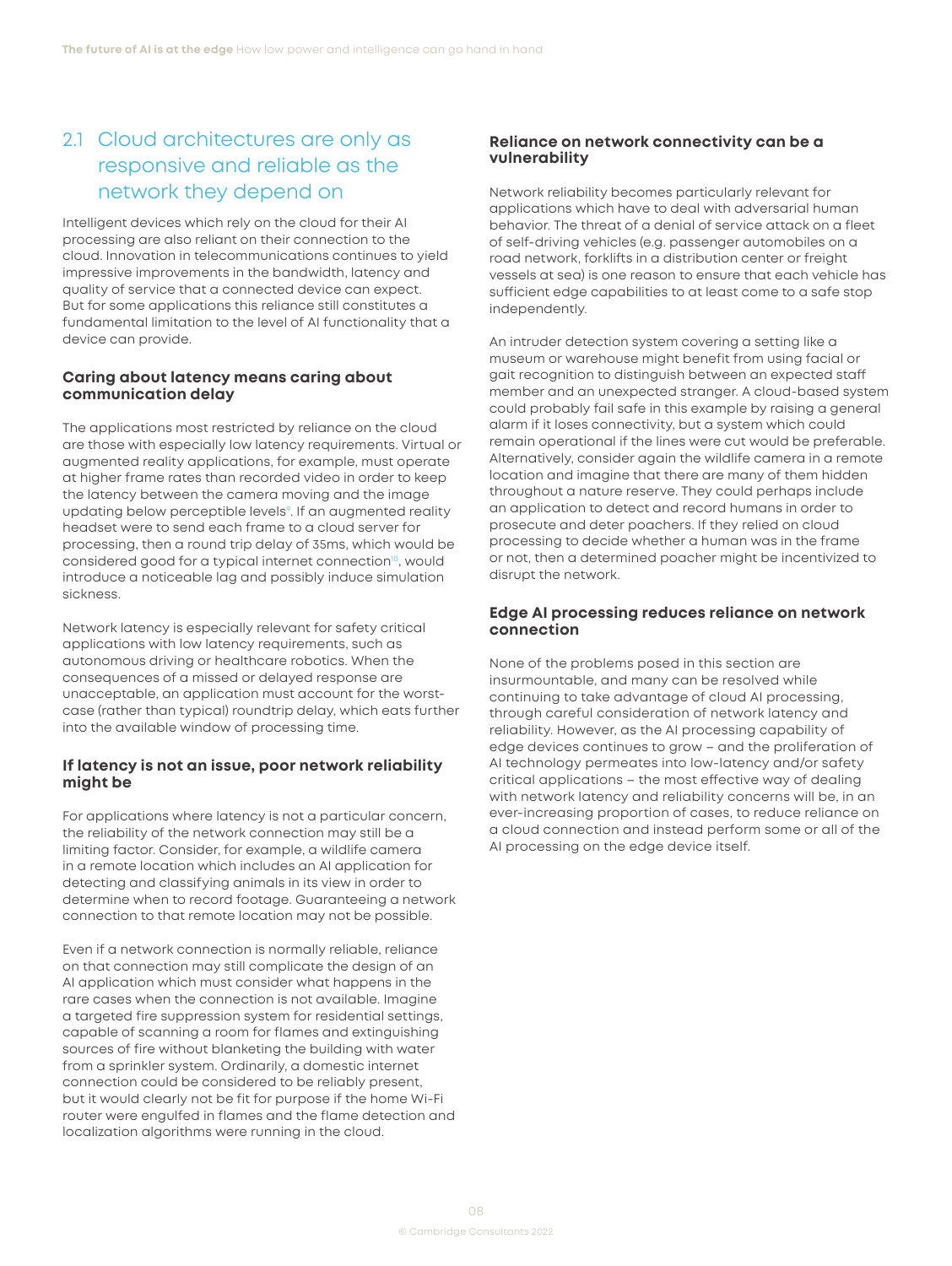## 2.2 Edge processing can help safeguard an end user's privacy and data security

Cloud-based AI solutions rely on end users uploading raw data for processing, which has wide-ranging implications for their privacy and data security. By keeping processing on the device which acquires the data in the first place, edgebased solutions can reduce or eliminate the need to transfer raw data.

This does not apply in all cases. There are applications where it might be necessary to upload or store the data for some other purpose than AI processing. A security camera system capable of identifying instances of shoplifting would still need to keep hold of the raw video footage as evidence or for further investigation. A single application might be a part of some wider service, and there may be valuable insights from the data to be exploited at a later date, or in combination with other data.

However, for applications where the data is acquired solely for the purpose of feeding a single AI-enabled function, it can be discarded as soon as it has been processed. Once a smartphone has translated an item on a foreign language menu or identified a plant in a flowerbed, the picture is no longer required. If that picture can be processed locally, it need never be uploaded.

To what extent a reduction in raw data transfer translates into a privacy benefit varies between applications, which can be broadly grouped into three categories based on what information is uploaded in lieu of the full raw data set.

### **Uploading nothing at all is best**

Firstly, in some applications edge processing allows a device to provide AI functionality without the need to upload any user data from the device at all. In these cases, the service provider saves on the costs of handling and protecting that data, and the end user is more likely to trust that they can control its entire chain of custody.

#### **Uploading processed information is preferable to uploading raw data**

Secondly, in cases where raw data is processed at the edge and the result is uploaded to the cloud to be actioned or analyzed further, the end user is likely to be equally as concerned about the security of the processed information as they would have been about the raw data – and the service provider must go to the same lengths to protect it. A breach of voice assistant command histories would be just as serious in processed text form as in a raw audio format.

However, edge processing might still reduce an end user's overall exposure in these cases because only the information relevant to application is uploaded. Images, in particular, are information-rich data sources likely to contain potentially sensitive details not pertinent to the application.

Imagine, for example, a cat-whisperer app which can determine a cat's mood from a few seconds of video footage. Raw footage of the cat might be innocuous in the vast majority of cases, but on rare occasions it might be footage of a cat sat on a desk next to a bank statement. A breach of the processed data is less worrying in this case. It probably would not matter if somebody were to gain unauthorized access to a pet's mood swing history.

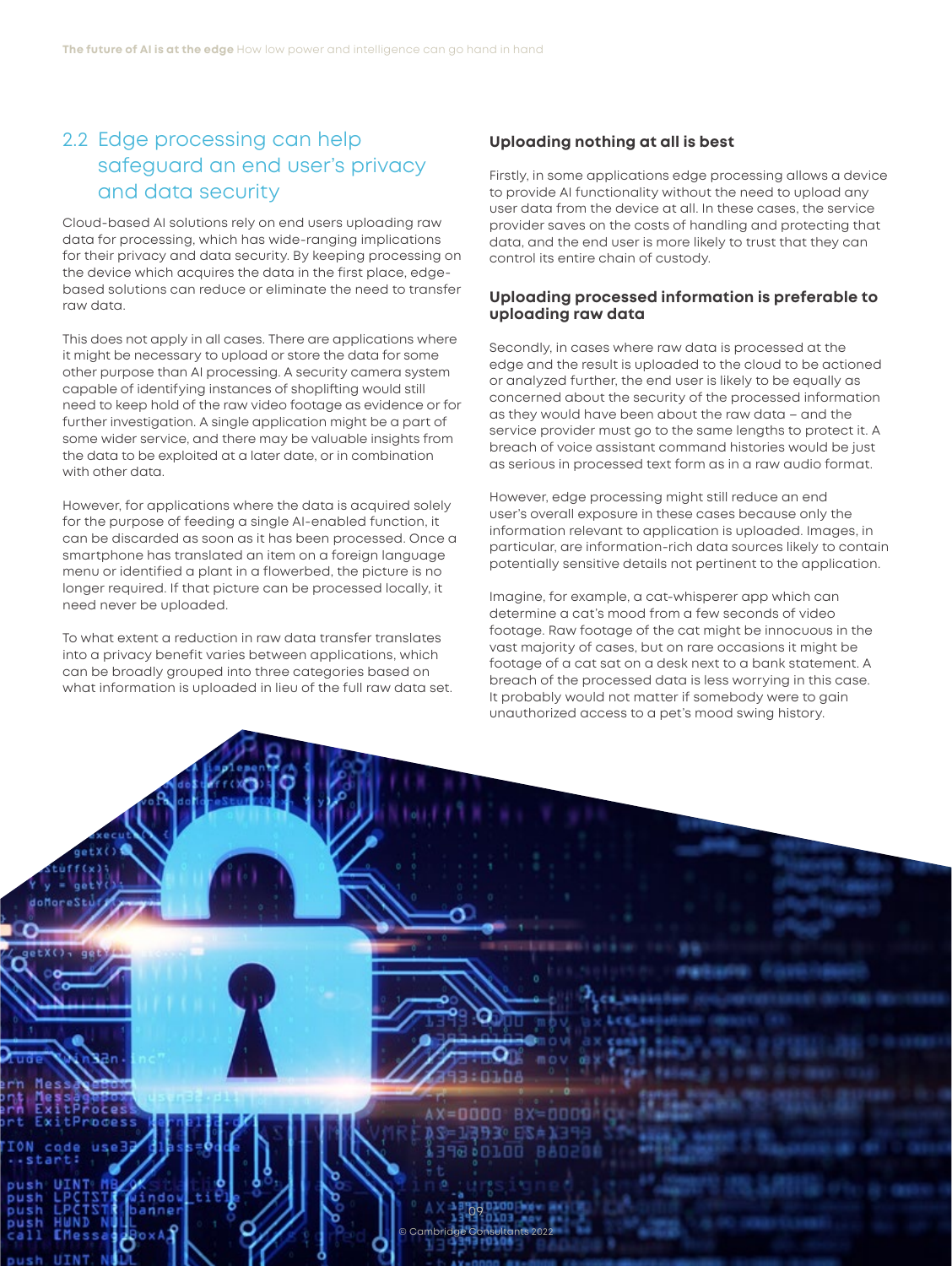### <span id="page-10-0"></span>**Uploading some raw data is preferable to uploading all the raw data**

Thirdly, in some applications edge processing is used as an initial triage for determining which pieces of raw data are worth uploading for more detailed analysis. In these cases, raw data is still uploaded but in smaller quantities, reducing the user's overall exposure.

Sticking with the cat-whisperer example, perhaps the computationally complex task of determining the cat's mood is performed in the cloud, but a simpler network running on the edge device detects the presence of a cat in the frame and crops it accordingly, so that only the relevant sections of relevant frames are uploaded.

### **Sensitive data is of paramount concern**

The importance of privacy and data security is most immediately apparent in cases where the user data is widely regarded as sensitive, such as medical or financial data. Perhaps a patient using a triaging app on their mobile phone might be more inclined to capture an image of the symptom for identification purposes if they knew that picture would be used only for analysis on their device and not transmitted anywhere else. The principle of moving processing towards data rather than vice-versa is already well established in medical research. Federated approaches to machine learning could allow hospitals to pool results without having to share the original sensitive patient data.<sup>[11](#page-16-0)</sup>

## **All data is of some concern**

Privacy concerns are not, however, limited only to the most sensitive data. Consider, for example, the sheer quantity of rich video and audio data captured by always-watching intelligent cameras and always-listening voice assistants from privileged positions throughout our homes. We each trade our privacy for convenience at different exchange rates. For some, streaming live footage of the living room would be an acceptable price to pay for an intelligent home that anticipates the needs of its inhabitants and reacts to their moods and intentions. To reach a wider market, of more privacy conscious users, an intelligent home service could perform some or all of that processing locally in order to minimize the amount of footage transmitted. This is already the case for voice assistants, which typically perform keyword detection at the edge so that only the speech directed at them is sent back to the cloud for further processing.

# 2.3 Trade-offs are increasingly falling in favor of the edge

For deployers of AI applications who are neither pushing against the limits of network latency and reliability, nor constrained to operate at the edge for privacy reasons, the decision of whether to perform AI processing at the edge or in the cloud will come down to cost. Cloud processing will continue to be the more cost-effective option for the most computationally intensive tasks, but it is already cheaper to provision devices to perform smaller tasks themselves. When considering the total cost of ownership of an AIenabled device, edge processing is becoming the more cost-effective solution for an increasing proportion of applications.

The cost of delivering AI functionality at the edge is rapidly decreasing as hardware AI accelerators and their software toolchains mature. Designers of systems-onchip for mobile phones, such as Qualcomm or Samsung, have now been including dedicated AI acceleration in their flagship chips for at least three generations[.12](#page-16-0) The companies ordinarily associated with supplying the computing power behind the cloud, such as Intel and NVIDIA, have also been selling Edge AI solutions into the automotive market. For custom silicon solutions, neural network processors have recently become available as customizable IP blocks from a variety of vendors such as Arm, Imagination and Cadence. The total cost of ownership of an AI application running on a connected device can be simplistically considered to be the sum of three major components:

- **Compute costs** (the upfront cost of on-device AI processing capacity, amortized over the lifetime of the device, and/or the operational costs of hiring cloud computing units as required)
- **Bandwidth costs** (the operational cost of sending raw data back to the cloud for processing, including the power required to establish and maintain a network connection)
- **Power costs** (the cost of powering the AI capabilities of the device, including associated overheads such as manually charging or changing a battery, or providing extra cooling to the device)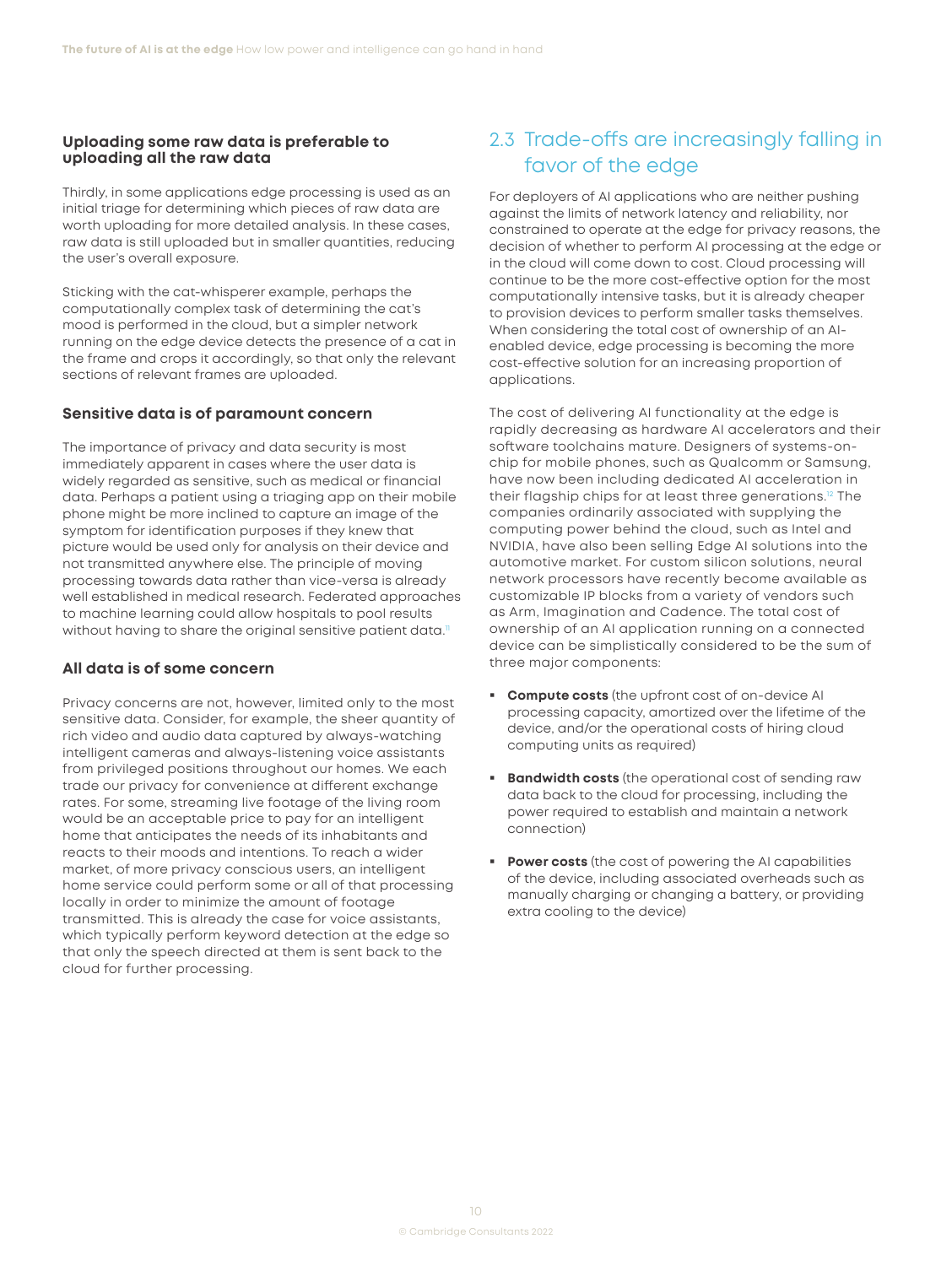<span id="page-11-0"></span>Figure 4 is a generalized simplification illustrating the key factors behind the cost trade-offs of edge and cloud solutions. The shape of the curve can be taken to be generally applicable but the numbers on the axes are intended to be indicative only and would vary between different device types and application areas.



**Figure 4:** Cost trade-offs of cloud and edge solutions (**Source:** Cambridge Consultants)

#### **Bandwidth costs dominate and the edge is cheaper for very simple tasks**

For small AI tasks with low peak performance requirements (e.g. less than 0.01 TOPS), the bandwidth cost of transmitting raw data exceeds the cost of processing it locally, so an edge solution is highly likely to be more cost-effective.

This principle is already well understood in the context of video streaming, where the cost of video codec processing is preferable to the cost of transmitting uncompressed video.

*"The cost of delivering AI functionality at the edge is rapidly decreasing as hardware AI accelerators and their software toolchains mature."* 

#### **Compute costs dominate and utilization is key for mid-range tasks**

For larger tasks (peak performance requirements in the range 0.1 to 10 TOPS), the dominant cost is that of the computation itself. Whether edge or cloud processing is the more cost-effective solution in this case depends on how often that processing is needed, much like the decision of whether to purchase or hire a piece of equipment. Applications with 100% utilization, such as those operating in real-time on a constant stream of sensor data, are getting good value from their edge processing capabilities. Applications with very low utilization, operating on only occasional batches of data, are better served by consumption-based cloud pricing.

For example, hiring time on an NVIDIA GPU through IBM cloud services costs somewhere between \$0.09 and \$0.35 per TFLOPS per hour<sup>13</sup>. Adding a high end mobile chip with its own network processing unit (NPU) might increase the materials cost of a product by somewhere between \$5 and \$50 per TOPS.<sup>[14](#page-16-0)</sup> This corresponds to less than \$0.01 per TOPS per hour if run continuously for a year or more, but could cost over \$1 per TOPS per hour if used less than 1% of the time for under a year.

Of course, this is not a like-for-like comparison. Floating point operations on a GPU are only comparable to 8-bit operations on an NPU if the application can tolerate quantization. The cost of hiring AI cloud time includes all of the maintenance and management required to provide that computing as a service. Most of a mobile ASIC is not the NPU, and the cost of including it in a product is not just its material cost. But the key point of the comparison is that it can be swung dramatically in either direction by utilization.

#### **Power costs make cloud cheaper for very complex tasks**

For very large tasks (100 TOPS or more) the cost of compute is still dominant, but the cost of powering that compute becomes increasingly significant. The scalability of cloud solutions makes them almost certainly the most costeffective option for computationally intensive tasks. For example, the cost of powering 100s of TOPS of AI compute in a wireless device might be prohibitive, even if that wireless device is as large as a car.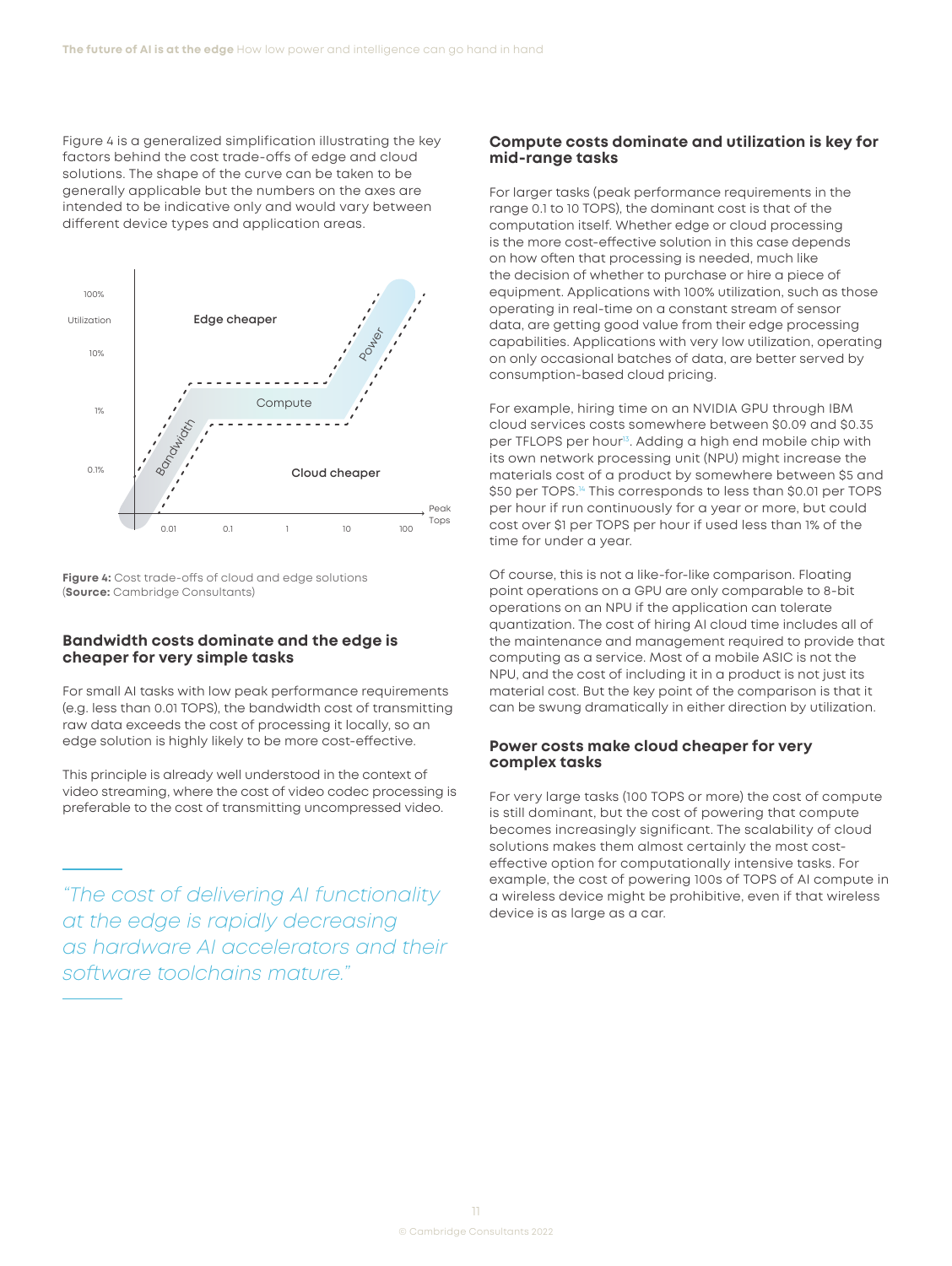## <span id="page-12-0"></span>2.4 Edge AI introduces new challenges as well as new opportunities

While edge processing is helping us to circumvent some of the obstacles to delivering intelligent features, it also presents some new challenges of its own – both in terms of product development and service management.

#### **Embedding intelligence in edge devices presents challenges for product designers**

Development and maintenance of AI software are made more complex by targeting resource constrained platforms with heterogeneous architectures. Cloud AI processing benefits from being able to run inference on the same hardware as training, which minimizes the development effort required to take a novel neural network and create an application from it. Edge processing, however, requires redeployment and optimization for the edge hardware, probably involving quantization and possibly placing constraints upstream in the workflow on the development of the network itself.

The holy grail of Edge AI software is a turnkey toolchain for converting from the high-level frameworks in which networks are developed and trained (such as TensorFlow or PyTorch) to an optimized deployment for a particular edge device. Each vendor of edge AI solutions is working towards ensuring that this toolchain exists for their platform<sup>15</sup>, but this has so far resulted in a fragmented software ecosystem.

Future-proofing an edge device is harder if that device must contain its own AI processing capabilities. A minimal edge device backed by a cloud compute infrastructure could be both the quick route to market and the long-term roadmap for an AI-enabled product. An edge device, however, must be provisioned with sufficient headroom in its processing capacity to remain relevant throughout its lifetime.

### **Migrating intelligence away from the cloud presents challenges for service providers**

Management and orchestration of AI-enabled services could become more complex as intelligence is distributed out towards the edges of the system. Cloud AI services benefit from being able to collocate their applications, bringing data back to a central point for processing and storage. This shields the end user from the complexities of managing, maintaining and updating those applications and the hardware they run on. If the user is to be similarly shielded in an edge solution, then complex systems will be required for securely deploying and managing applications across multiple edge devices, as well as monitoring, repairing or replacing those devices in the event of a fault.

Processing data at the edge as it is being acquired and then throwing it away requires a service provider to know what insights they hope to extract from that data in advance of acquiring it. This represents a paradigm shift away from big data analytics, where data can be revisited multiple times to extract new insights in light of new information or with new mining techniques.

*"A minimal edge device backed by a cloud compute infrastructure could be both the quick route to market and the long-term roadmap or an AI-enabled product."*

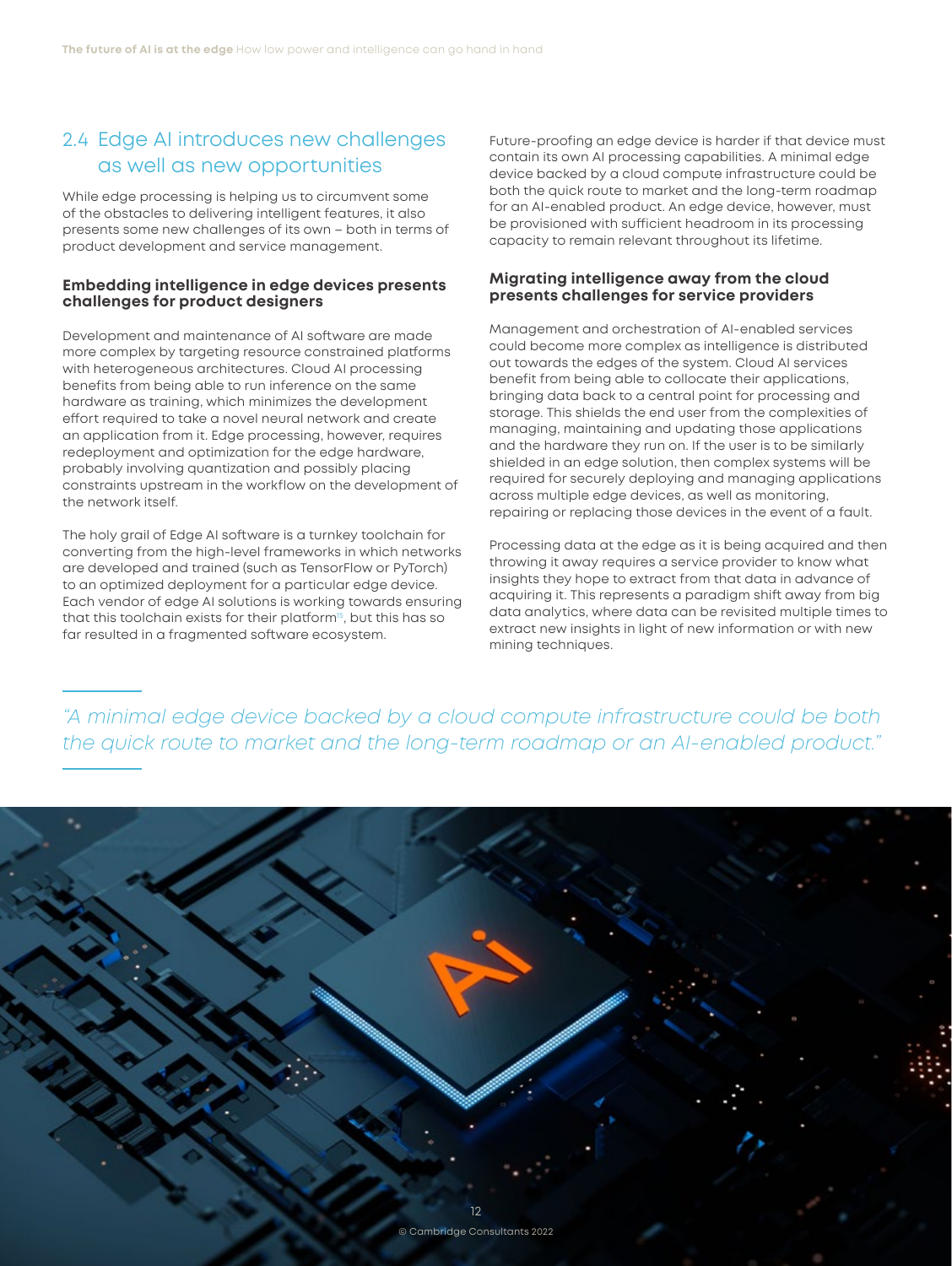# <span id="page-13-0"></span>3 Low power silicon is putting edge intelligence into the hands of more businesses

## 3.1 Silicon technology improvements will drive more intelligence for a given power budget

Steady advances across a variety of areas within silicon technology have recently converged to begin enabling impactful intelligence in low cost, low power devices. Increasingly sophisticated power optimization techniques in the field of electronic design automation have been able to squeeze maximal advantage out of the new ultra-low leakage processes that have been yielded by advances in semiconductor fabrication. One example of this is the emergence of chiplets, which separate the analogue and digital bits of the board to achieve cost-effective chip integration. Digital silicon designers are tailoring neural network processing architectures to optimally fit AI tasks, often associated with the term 'TinyAI', while machine learning developers are continually innovating new ways to shrink processing loads without compromising on accuracy.

As silicon technologies continue to advance, the type of compute that can be placed on small edge devices, which operate at a low power, will become increasingly sophisticated. Small devices, costing in the single figure dollar range, will be able to execute AI algorithms previously only accessible in the cloud or on larger more expensive devices. This type of processing will unlock a range of opportunities by increasing the level of intelligence that can be applied to devices with extremely restricted power supplies. This will open a plethora of opportunities for device manufacturers to create value for customers.

### **Case Study 1 – Ultra-low power keyword recognition**

Cambridge Consultants has demonstrated how the power consumption of an Arm Cortex M-series microcontroller (MCU) based keyword detection (KWD) can be reduced by up to 99% in typical conditions.

By triaging the incoming audio via voice activity detection (VAD), developed within our Sapphyre™ custom core and accelerator framework, we've enabled the design to be compartmentalized into power islands.

This means the more power-hungry KWD, which includes an algorithm trained on the 'Google Speech Commands' dataset, is inactive when it's not needed. Assuming the VAD were to trigger once every two minutes, this would enable the power of the KWD to be reduced by 99%.

The Sapphyre VAD requires as low as 20µW, consuming just a 50th of the power consumed by modern hearing aids. Based on triggering once every two minutes, the system could operate for up to a year on a single coin cell battery. The same system without the VAD would run out of battery a matter of days.

This opens the door to 'always on', powering up AI and more power-hungry applications only when they are absolutely needed. It is likely to bring more intelligent audio, imaging and sensor-based technology for markets as diverse as health, consumer and automotive.

*"Small devices, costing in the single figure dollar range, will be able to execute AI algorithms previously only accessible in the cloud or on larger more expensive devices."*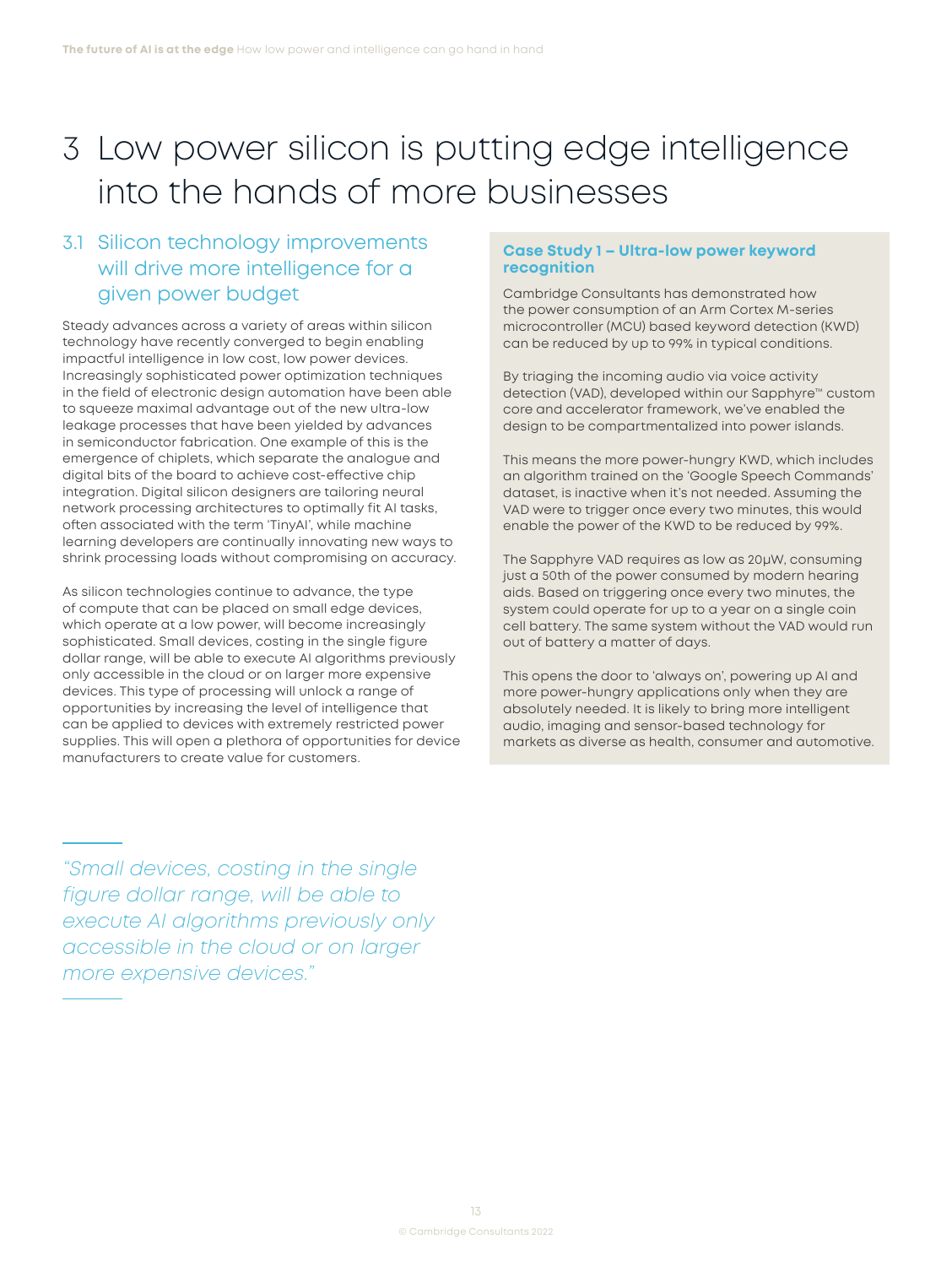## <span id="page-14-0"></span>3.2 Low power intelligence is enabling new products, services and business models

Low power and low cost intelligence will enable businesses to adapt more quickly to the increasing computing needs of the world, driven by factors such as the growth of IoT devices and the emergence of 5G networks. This will then allow business to keep their innovative spirit even when digital infrastructures are not yet established, which is the case in many countries.<sup>[16](#page-16-0)</sup> Furthermore, different industry verticals will be able to benefit by adopting low power intelligence in their services and products.

Healthcare devices such as smart implants for continuous monitoring of a medical condition can provide a more personalized treatment for the patient. An important aspect of smart implants, such as neural spinal stimulators, is power, meaning that prior to embedding any intelligence in the device the power costs need to be carefully considered. An ultra-low power edge device with sophisticated AI algorithms will prolong an implant's lifecycle before it is replaced.

Consumer wearables such as sport shoes will benefit from low power Edge AI as it will enable offline data collection and analysis during physical training. For example, Edge AI will be able to coach individuals on how to run properly as well as to adapt to the user's needs. This degree of personalization will be possible without the need to be constantly connected to the cloud and will help reduce the ongoing data transmission costs.<sup>[17](#page-16-0)</sup>

#### **Case Study 2 – Ultra-low power consumption of neural networks**

We investigated what could be achieved in terms of power consumption and accuracy levels in common problems such as image classification where neural networks are being used. We used the CIFAR-10 dataset that consists of 32x32 pixel color images where each image is to be identified as one of 10 different image categories. As part of the case study, two neural network architectures – the VGG network and the CIFAR-10 tutorial network were taken and deployed on our Sapphyre platform.

Using cutting-edge AI algorithm techniques allowed us to trade-off network accuracy with the required energy for running the model. By leveraging the XNORnet algorithm for the neural network layers running in Sapphyre, we achieved a sliding scale of power consumption and accuracy.

As a result, we concluded that it is possible to run 25 million classifications from a single coin cell battery since the energy consumption was just 86uJ. Furthermore, the same calculation for the 7J of energy of the VGG reference network yielded more than 300 classifications. This shows the potential to run ultra-low power intelligent applications, especially at the edge where power is scarce.

### **Case Study 3 – Porting AI from the cloud to a microcontroller**

Cambridge Consultants is currently porting a medical diagnostic neural network away from a cloud-powered mobile phone application and onto a microcontroller subsystem.

This could allow the diagnostic application to be embedded into a local device, which could include the microscope used to view patient samples, eliminating the need for a smartphone or network connection.

The design takes advantage of two recently available pieces of Arm IP aimed at running neural networks in low power devices – the Cortex-M55 CPU and the Ethos-U55 microNPU (Neural Processing Unit).

This has the potential to broaden the benefits of AI to environments that can't rely on connectivity, addressing practical, high-impact challenges in areas that will improve lives at scale.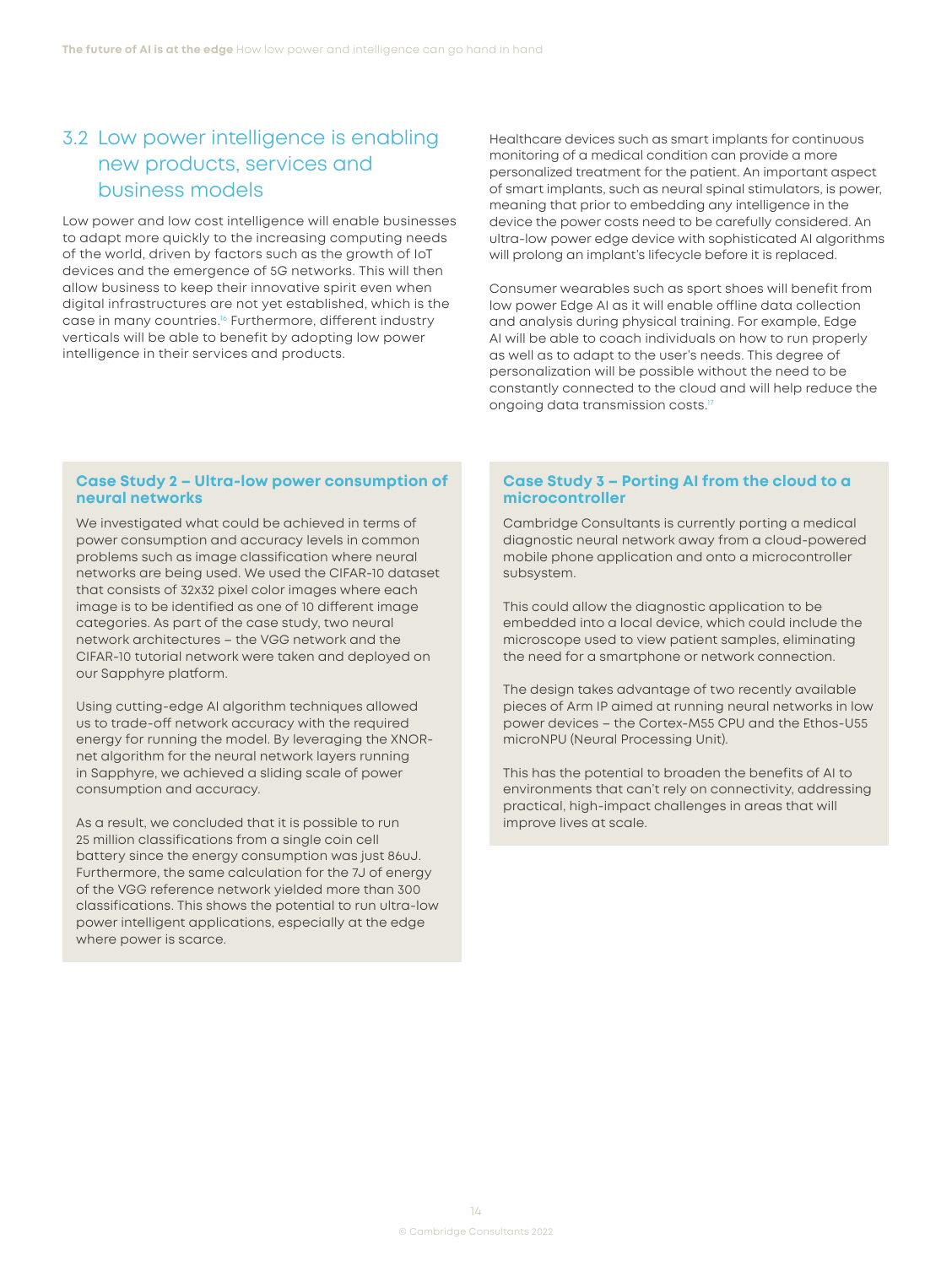# <span id="page-15-0"></span>4 To stay ahead of the competition, modern businesses must embrace edge AI as part of their strategy

Edge AI is gaining momentum, fueled by the increasing need for lower latency, increased privacy and more tailored personalization demanded by many novel applications. Traditional reliance on the cloud is not enough to address safety critical use cases which require a real-time response. Intelligent edge devices have a role to play in serving the next generation of low power applications with a higher degree of convenience. Edge AI will also allow companies to customize their solution to fit their needs in a way they see fit.

Whilst cloud computing will continue to grow, Edge AI will become increasingly crucial in the new digital world where local processing will provide better efficiency and save data transmission costs. Overcoming the challenges of real-time learning at the edge will enable even more advanced Edge AI applications[.18](#page-16-0)

The barriers to embedding intelligence at the edge device are lowering and advances in digital signal processing technology will open the door for companies to create new business models that will disrupt their markets. Understanding the opportunities and the trade-offs is the first step in enabling Edge AI to transform your business.

To discuss how Edge AI will impact your industry, please contact:

**Michal Gabrielczyk, Head of Edge AI** [michal.gabrielczyk@cambridgeconsultants.com](mailto:michal.gabrielczyk@cambridgeconsultants.com)

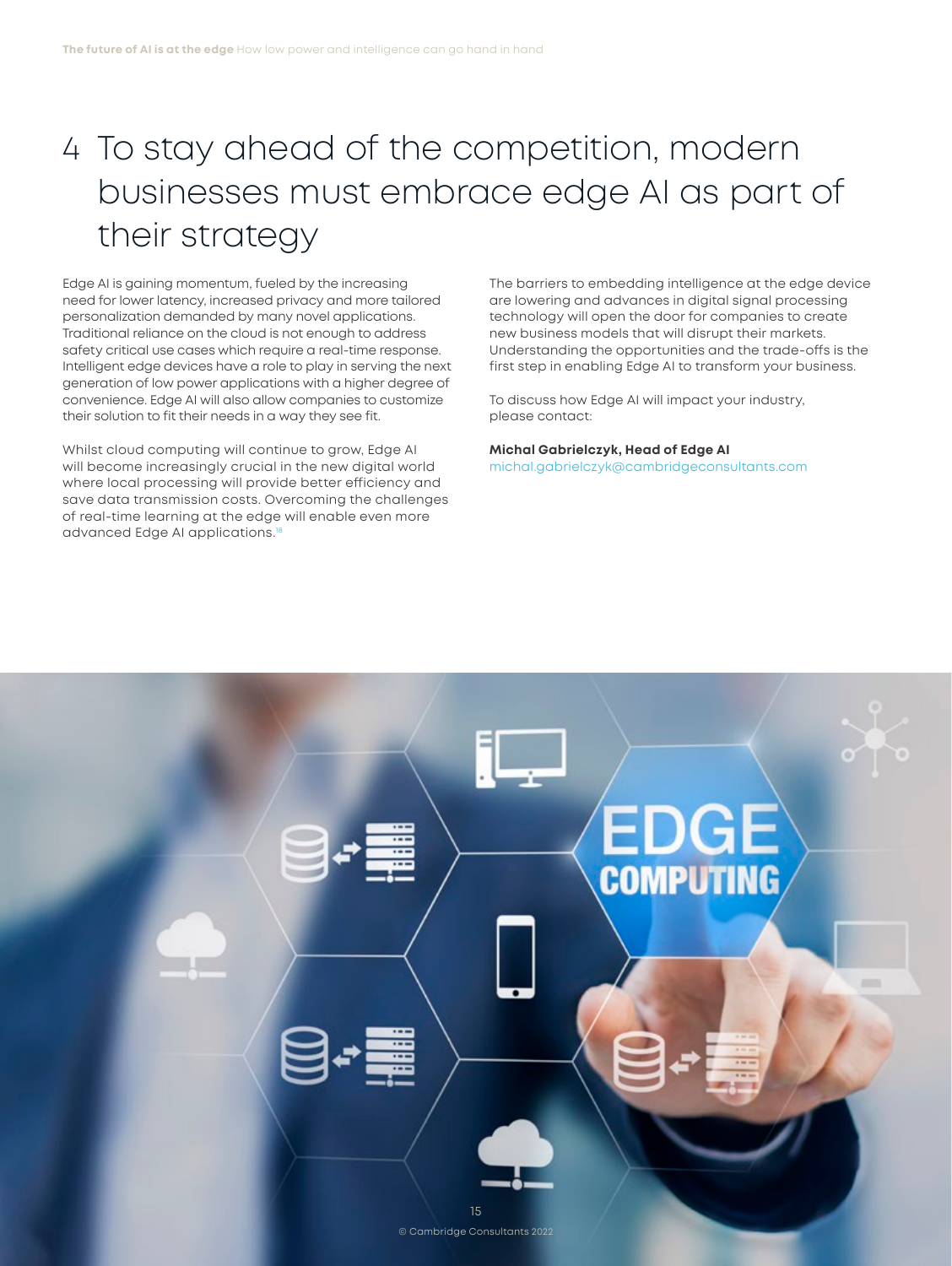# <span id="page-16-0"></span>References

- [1](#page-3-0) [https://www.gartner.com/en/newsroom/press](https://www.gartner.com/en/newsroom/press-releases/2019-11-13-gartner-forecasts-worldwide-public-cloud-revenue-to-grow-17-percent-in-2020)[releases/2019-11-13-gartner-forecasts-worldwide](https://www.gartner.com/en/newsroom/press-releases/2019-11-13-gartner-forecasts-worldwide-public-cloud-revenue-to-grow-17-percent-in-2020)[public-cloud-revenue-to-grow-17-percent-in-2020](https://www.gartner.com/en/newsroom/press-releases/2019-11-13-gartner-forecasts-worldwide-public-cloud-revenue-to-grow-17-percent-in-2020)
- [2](#page-3-0) [https://blog.bosch-si.com/bosch-iot-suite/](https://blog.bosch-si.com/bosch-iot-suite/cloud-and-edge-computing-for-iot-a-short-history/#) [cloud-and-edge-computing-for-iot-a-short](https://blog.bosch-si.com/bosch-iot-suite/cloud-and-edge-computing-for-iot-a-short-history/#)[history/#:](https://blog.bosch-si.com/bosch-iot-suite/cloud-and-edge-computing-for-iot-a-short-history/#)~:text=The%20origin%20of%20edge%20 computing,such%20as%20images%20and%20videos.
- [3](#page-5-0) [https://www.wearable-technologies.com/2019/11/](https://www.wearable-technologies.com/2019/11/google-and-care-ai-team-up-for-autonomous-monitoring-of-healthcare-facilities-using-ai/) [google-and-care-ai-team-up-for-autonomous](https://www.wearable-technologies.com/2019/11/google-and-care-ai-team-up-for-autonomous-monitoring-of-healthcare-facilities-using-ai/)[monitoring-of-healthcare-facilities-using-ai/](https://www.wearable-technologies.com/2019/11/google-and-care-ai-team-up-for-autonomous-monitoring-of-healthcare-facilities-using-ai/)
- [4](#page-5-0) [https://docs.nvidia.com/clara/tlt-mi/clara-train](https://docs.nvidia.com/clara/tlt-mi/clara-train-sdk-v3.0/nvmidl/additional_features/federated_learning.html)[sdk-v3.0/nvmidl/additional\\_features/federated\\_](https://docs.nvidia.com/clara/tlt-mi/clara-train-sdk-v3.0/nvmidl/additional_features/federated_learning.html) [learning.html](https://docs.nvidia.com/clara/tlt-mi/clara-train-sdk-v3.0/nvmidl/additional_features/federated_learning.html)
- [5](#page-7-0) [https://www.gartner.com/smarterwithgartner/what](https://www.gartner.com/smarterwithgartner/what-edge-computing-means-for-infrastructure-and-operations-leaders/)[edge-computing-means-for-infrastructure-and](https://www.gartner.com/smarterwithgartner/what-edge-computing-means-for-infrastructure-and-operations-leaders/)[operations-leaders/](https://www.gartner.com/smarterwithgartner/what-edge-computing-means-for-infrastructure-and-operations-leaders/)
- [6](#page-7-0) [https://ec.europa.eu/info/sites/info/files/](https://ec.europa.eu/info/sites/info/files/communication-european-strategy-data-19feb2020_en.pdf) [communication-european-strategy-data-19feb2020\\_](https://ec.europa.eu/info/sites/info/files/communication-european-strategy-data-19feb2020_en.pdf) [en.pdf](https://ec.europa.eu/info/sites/info/files/communication-european-strategy-data-19feb2020_en.pdf)
- [7](#page-7-0) [https://www.idc.com/getdoc.](https://www.idc.com/getdoc.jsp?containerId=prUS45124019) [jsp?containerId=prUS45124019](https://www.idc.com/getdoc.jsp?containerId=prUS45124019)
- [8](#page-7-0) [https://www.gartner.com/en/newsroom/press](https://www.gartner.com/en/newsroom/press-releases/2019-04-02-gartner-forecasts-worldwide-public-cloud-revenue-to-g#)[releases/2019-04-02-gartner-forecasts-worldwide](https://www.gartner.com/en/newsroom/press-releases/2019-04-02-gartner-forecasts-worldwide-public-cloud-revenue-to-g#)[public-cloud-revenue-to-g#](https://www.gartner.com/en/newsroom/press-releases/2019-04-02-gartner-forecasts-worldwide-public-cloud-revenue-to-g#):~:text=The%20 worldwide%20public%20cloud%20services,%2C%20 according%20to%20Gartner%2C%20 Inc.&text=Through%202022%2C%20Gartner%20 projects%20the,growth%20of%20overall%20IT%20 services.%E2%80%9D
- [9](#page-8-0) Typically minimum 60fps (lags under 20ms) to avoid noticeable artefacts in lightweight applications, or 120fps (lags under 10ms) to avoid simulation sickness in highly immersive applications.
- Authors

**James Peet**, Principal Engineer, Digital Design **Ivan Petrov**, Consultant, Technology Strategy **Michal Gabrielczyk**, Head of Edge AI **Oliver Matthews**, Senior Consultant, Technology Strategy

- [10](#page-8-0) Try it for yourself! Open a terminal or command prompt and enter 'ping [cambridgeconsultants.com](http://cambridgeconsultants.com)' to see the round-trip time.
- [11](#page-10-0) [https://www.techradar.com/uk/news/federated](https://www.techradar.com/uk/news/federated-learning-delivers-ai-to-hospitals)[learning-delivers-ai-to-hospitals](https://www.techradar.com/uk/news/federated-learning-delivers-ai-to-hospitals)
- [12](#page-10-0) [https://www.androidauthority.com/qualcomm](https://www.androidauthority.com/qualcomm-snapdragon-865-vs-kirin-990-vs-exynos-990-1060885/)[snapdragon-865-vs-kirin-990-vs-exynos-990-1060885/](https://www.androidauthority.com/qualcomm-snapdragon-865-vs-kirin-990-vs-exynos-990-1060885/)
- [13](#page-11-0) Based on \$1000 for 100 hours on a NVIDIA V100 or 333 hours on a NVIDIA K80, as advertised at [https://cloud.](https://cloud.ibm.com/catalog/services/machine-learning) [ibm.com/catalog/services/machine-learning](https://cloud.ibm.com/catalog/services/machine-learning)
- [14](#page-11-0) Based on \$81 for a 15 TOPS Snapdragon 865 ([https://](https://www.techinsights.com/blog/samsung-galaxy-s20-teardown-analysis) [www.techinsights.com/blog/samsung-galaxy-s20](https://www.techinsights.com/blog/samsung-galaxy-s20-teardown-analysis) [teardown-analysis](https://www.techinsights.com/blog/samsung-galaxy-s20-teardown-analysis)) or \$70 for a 2 TOPS Exynos 9820 [\(https://www.techinsights.com/blog/samsung-galaxy](https://www.techinsights.com/blog/samsung-galaxy-s10-teardown)[s10-teardown](https://www.techinsights.com/blog/samsung-galaxy-s10-teardown))
- [15](#page-12-0) For example, Qualcomm's Snapdragon Neural Processing Engine SDK [\(https://developer.qualcomm.](https://developer.qualcomm.com/docs/snpe/overview.html) [com/docs/snpe/overview.html\)](https://developer.qualcomm.com/docs/snpe/overview.html) or Arm's Neural Network SDK [\(https://www.arm.com/products/silicon-ip-cpu/](https://www.arm.com/products/silicon-ip-cpu/ethos/arm-nn) [ethos/arm-nn](https://www.arm.com/products/silicon-ip-cpu/ethos/arm-nn)).
- [16](#page-14-0) [https://www.forbes.com/sites/](https://www.forbes.com/sites/cognitiveworld/2019/07/10/how-artificial-intelligence-is-transforming-business-models/#63db25f26488) [cognitiveworld/2019/07/10/how-artificial-intelligence-is](https://www.forbes.com/sites/cognitiveworld/2019/07/10/how-artificial-intelligence-is-transforming-business-models/#63db25f26488)[transforming-business-models/#63db25f26488](https://www.forbes.com/sites/cognitiveworld/2019/07/10/how-artificial-intelligence-is-transforming-business-models/#63db25f26488)
- [17](#page-14-0) [https://analyticsindiamag.com/sneakers-with-a](https://analyticsindiamag.com/sneakers-with-a-pinch-of-ai/)[pinch-of-ai/](https://analyticsindiamag.com/sneakers-with-a-pinch-of-ai/)
- [18](#page-15-0) [https://enterprisersproject.com/article/2020/5/edge](https://enterprisersproject.com/article/2020/5/edge-and-ai-7-things-know)[and-ai-7-things-know](https://enterprisersproject.com/article/2020/5/edge-and-ai-7-things-know)

## **Contributors**

**Joe Corrigan**, Head of Technology, Global Medical Technology **Lucy Archer**, Head of Technology, Wireless and Digital Services **Mark Scoones**, Senior Consultant, Digital Design **Martin Cookson**, Head of Digital Services **Sam Pumphrey**, Head of Digital Security **Tim Ensor**, Director of AI